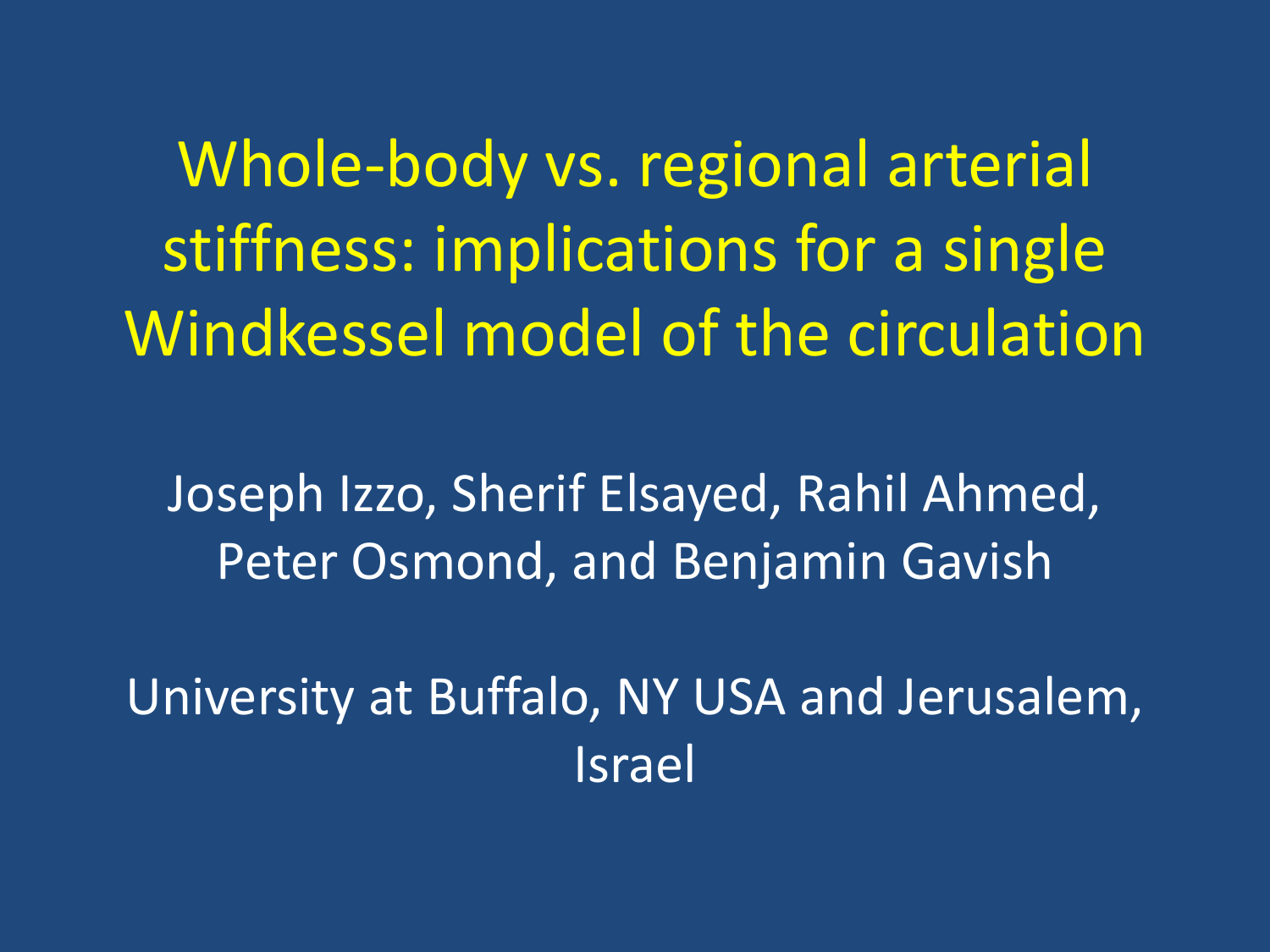## **Objectives**

The objectives of the present work were to:

1. Evaluate whether the stiffness of the Windkessel derived from radial arterial tau and systemic vascular resistance is related to central or peripheral arterial stiffness (pulse wave velocity squared)

2. Identify factors affecting radial arterial tau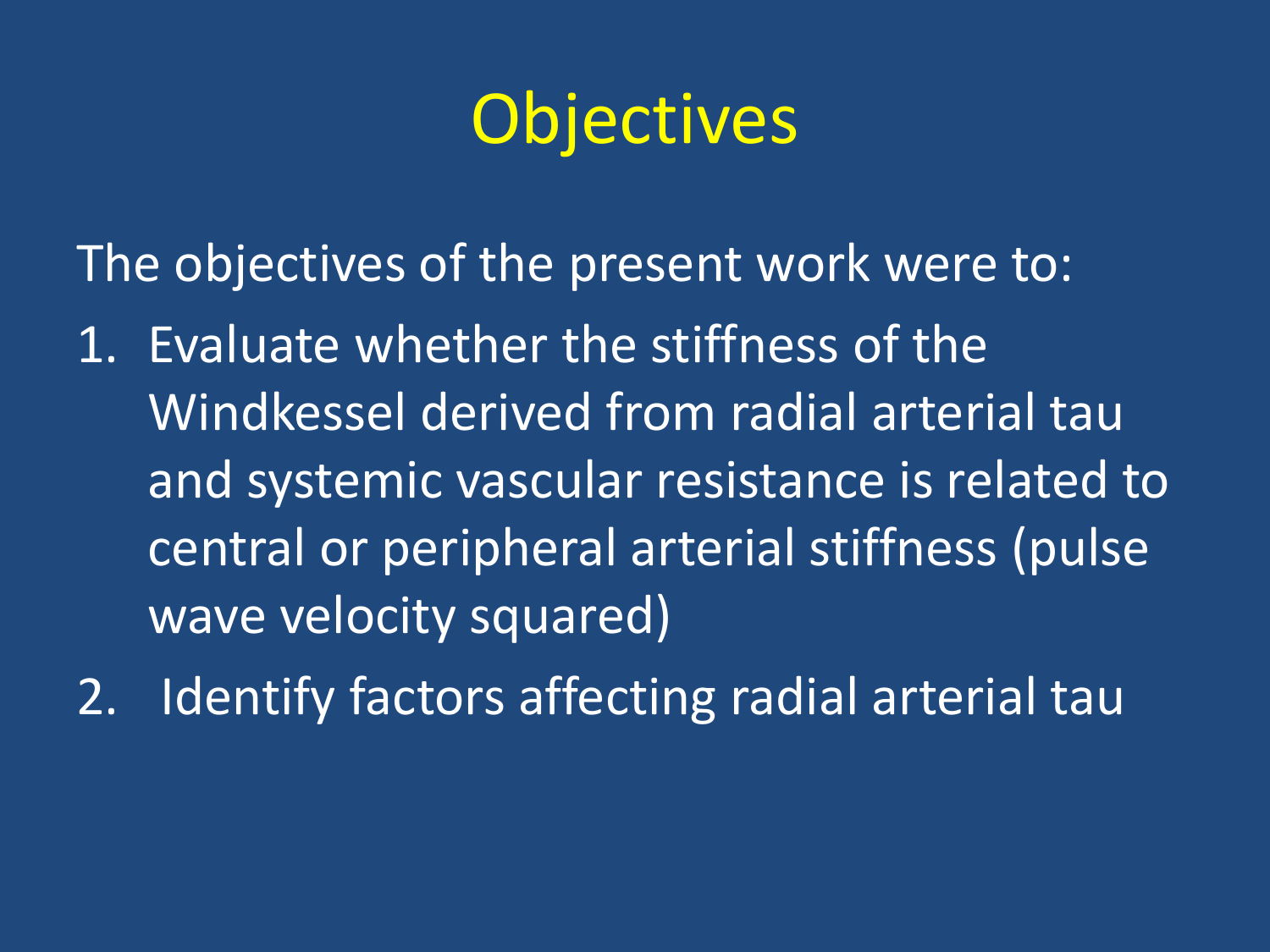# Background

### **Tau**

A time constant characterizing any rate of exponential decay, as for arterial pressure:  $P = A + B[exp(-t/tau)]$ 

### **Windkessel (WK)**

• German for '**air chamber,**' a rigid airfilled tank used in fire fighting, with intermittent well pumps, etc.) to damp the variation in water flow and make it more constant (Upper panel).

• In physiology, an '**elastic reservoir**' that damps BP pulsatility, making peripheral blood flow more constant (Lower panel).

• A WK has a characteristic "stiffness:" **Stiffness = tau/resistance** 

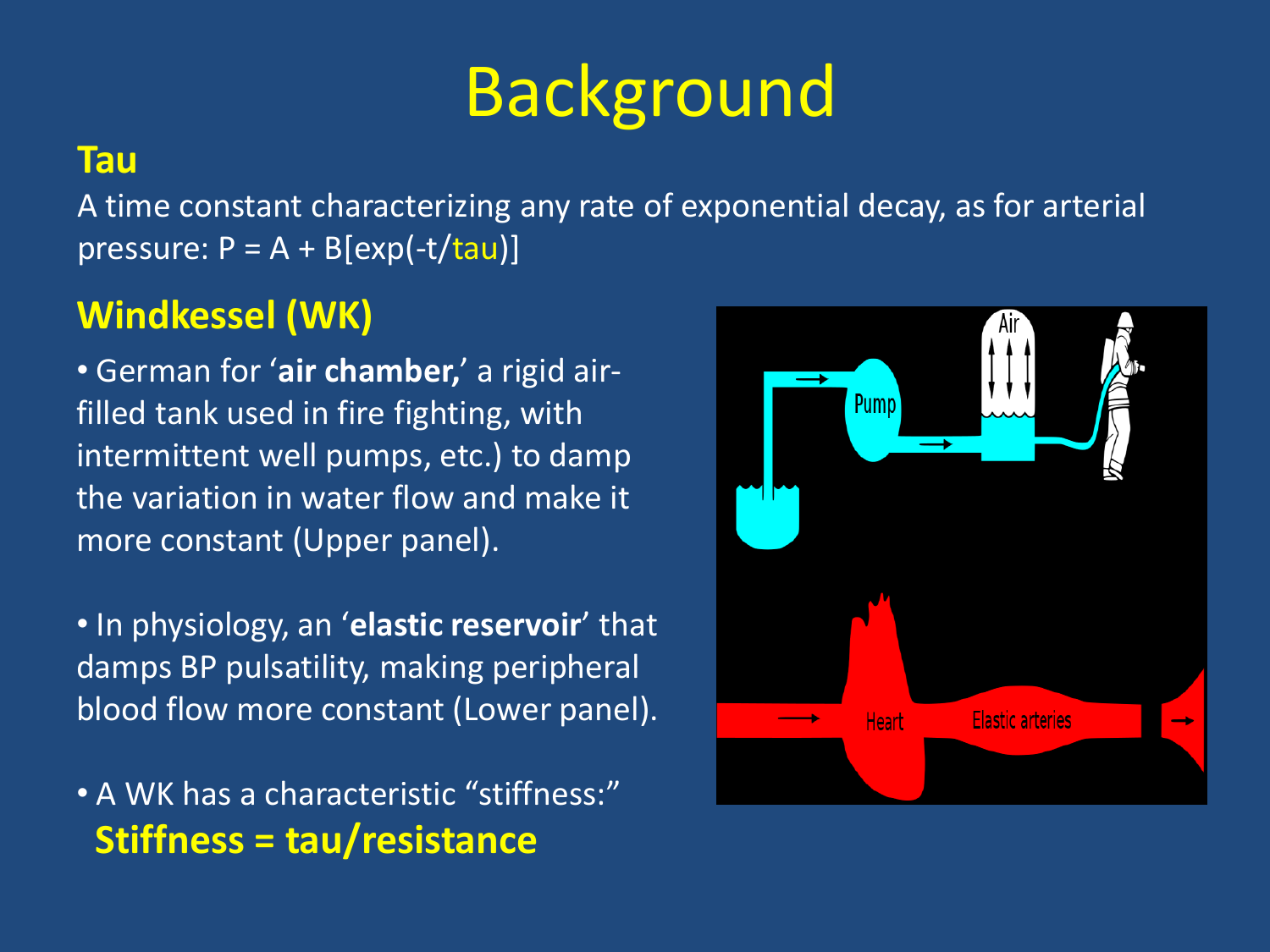## Methods

#### *Experimental cohort*

• **Selected cohort** to match the age-BP relationship in U.S. cross-sectional (NHANES) data.

#### *Hemodynamic determinations***:**

- **BP**  oscillometry
- **Stroke volume and systemic vascular resistance**  echocardiography
- **Central and peripheral arterial stiffness** (Heart-femoral and femoral-ankle PWV; from Colin VP1000).
- **Radial pressure waveform (tonometry)**  Sphygmocor.

#### *Derived variables (tau, t0, t0/T, A)*:

- **Photo-digitization** of Sphygmocor waveforms.
- **Pressure decay modeling -** best-fit curve for P = A + B\*exp(-t/tau).
- Wall-to-lumen ratio derived from Bramwwell-Hill (h/r ~ PP/SV \* PWV<sup>2</sup>)
- **WK Stiffness (tau/SVR**) **modeling** multilinear stepwise backward regression for 6 models of "non-colinear" variables.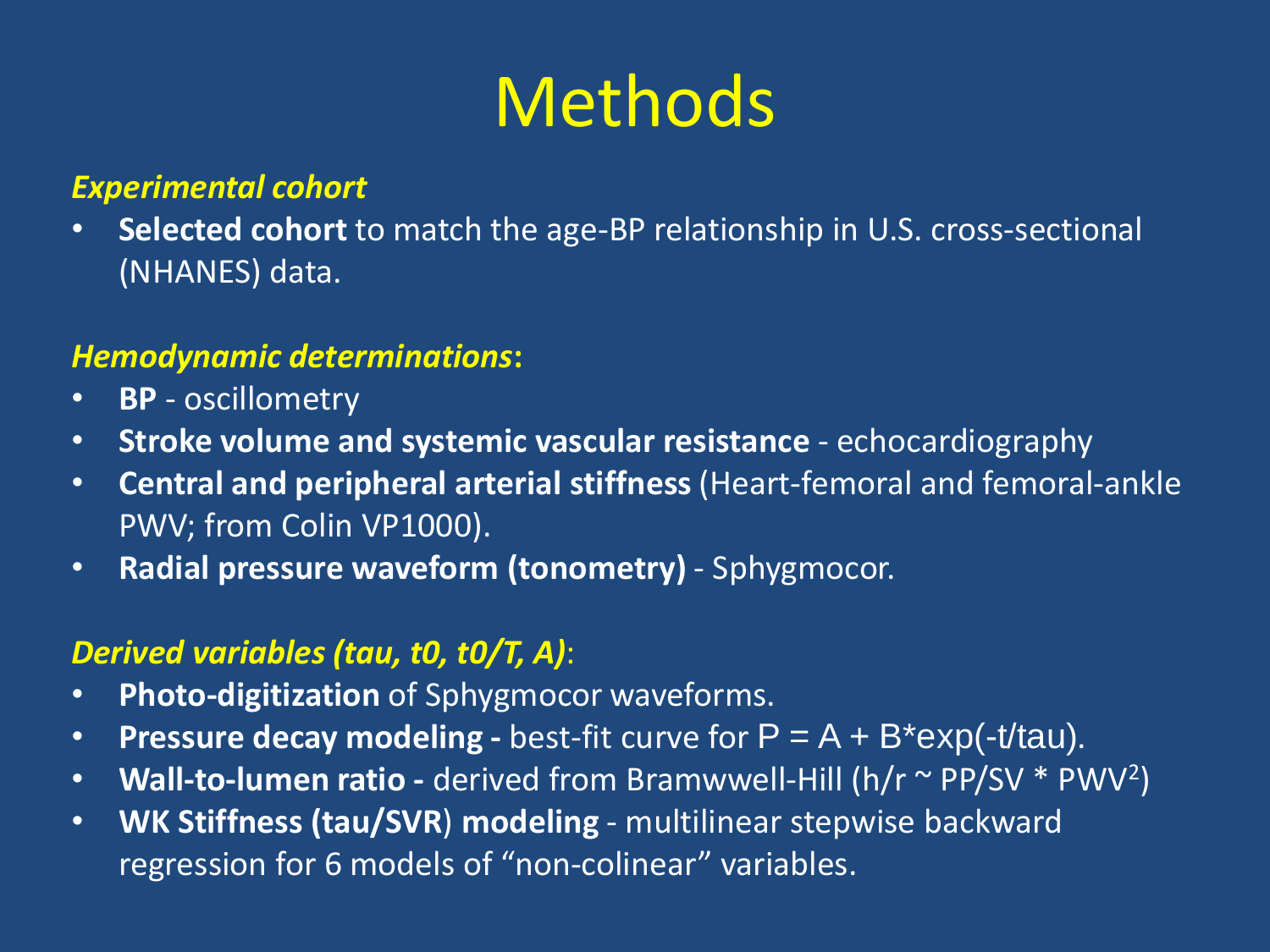## Estimation of tau

Best-fitted model 
$$
\rightarrow
$$
  $\boxed{P = A + B^* \exp(-t/\tau)} \rightarrow$   $P = \text{SBP at } \left( \frac{1}{\tau} \right)$ 

 $t=10$ 

to is the hypothetical start of the exponential decay phase.

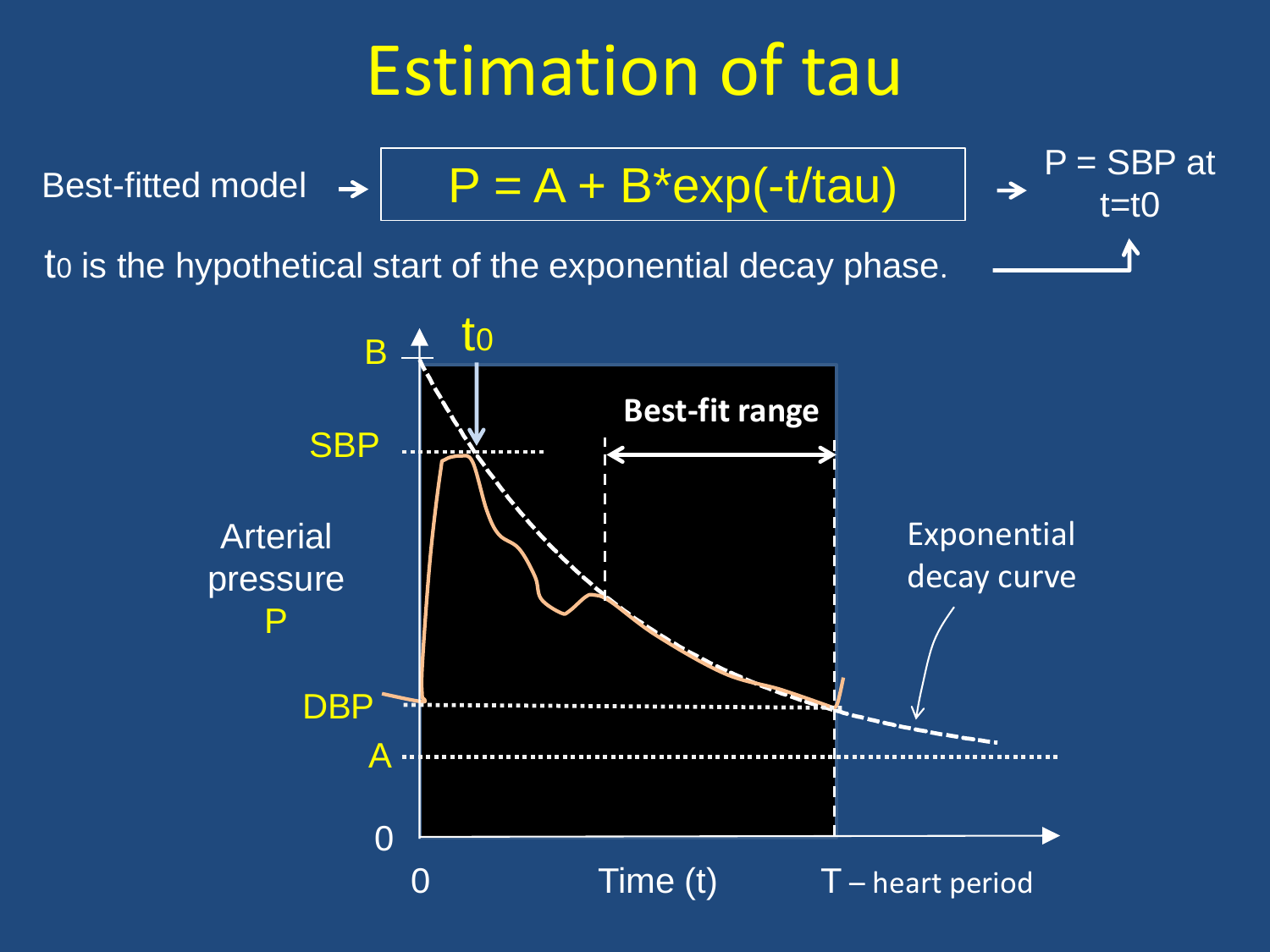### Age and BP in the Experimental Cohort



**NHANES III: Age and BP** 

Burt VL, Whelton PJ, et al. Hypertension. 1995;25:305-313.

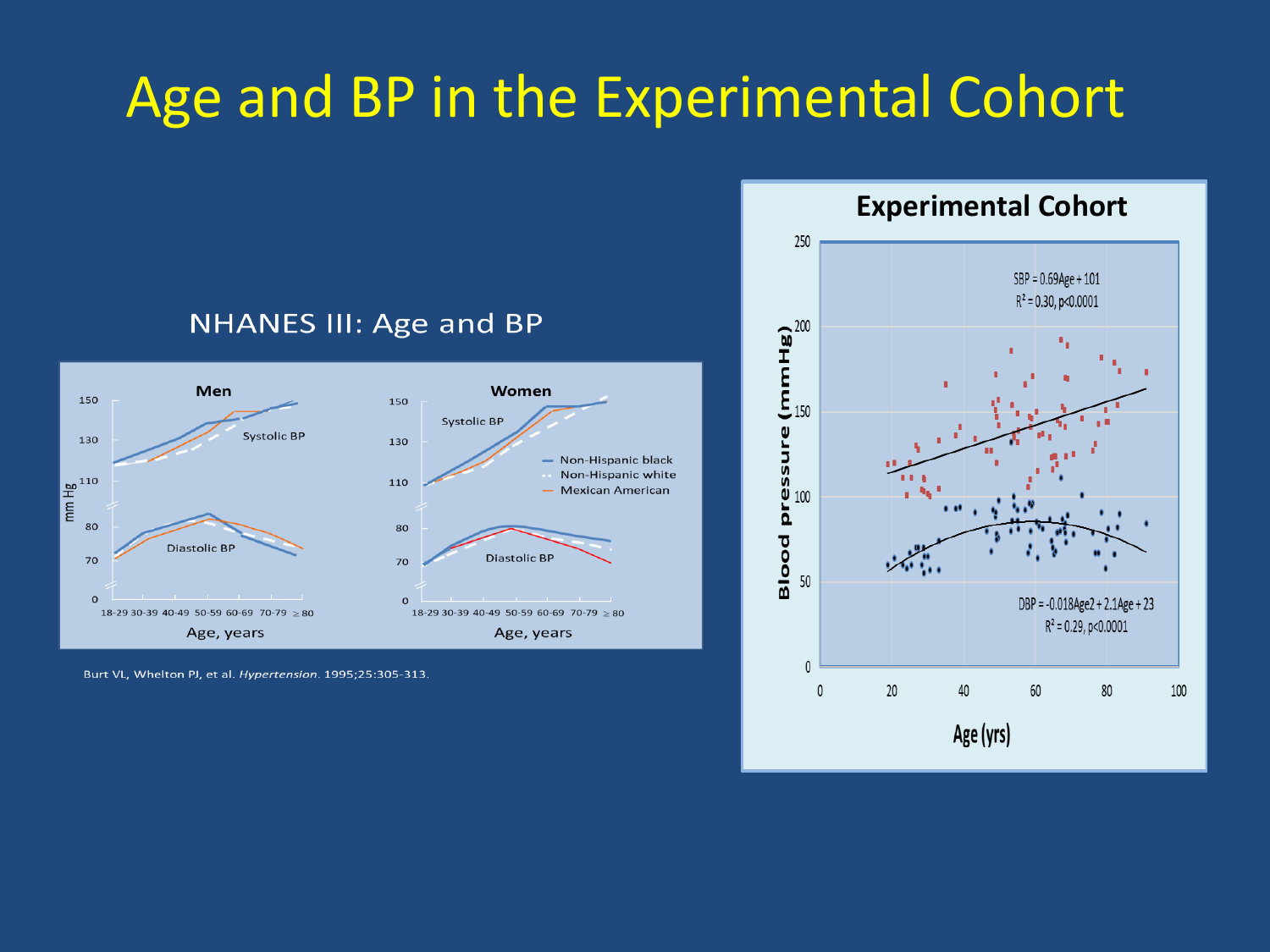# Subject Characteristics

(a typical adult population; also similar to NHANES III)

| <b>Demographic</b>                   |             |  |  |
|--------------------------------------|-------------|--|--|
| $\mathsf{n}$                         | 75          |  |  |
| Age, y                               | 54 (18)     |  |  |
| % male/female                        | 56/44       |  |  |
| Body surface area, m <sup>2</sup>    | 1.97(0.22)  |  |  |
| <b>Weight</b> , kg                   | 83.9 (16.7) |  |  |
| Height, cm                           | 167 (9.6)   |  |  |
| Hemodynamic                          |             |  |  |
| <b>Brachial SBP, mmHg</b>            | 137 (23)    |  |  |
| <b>Brachial DBP, mmHg</b>            | 79 (14)     |  |  |
| <b>Brachial MAP, mmHg</b>            | 105 (19)    |  |  |
| <b>Brachial PP, mmHg</b>             | 59 (16)     |  |  |
| Heart-femoral PWV (corr), m/sec      | 9.40(3.19)  |  |  |
| Femoral-ankle PWV (corr), m/sec      | 11.0 (2.34) |  |  |
| Heart rate, beats/min                | 67 (12)     |  |  |
| <b>Cardiac Output, L/min</b>         | 5.0(1.2)    |  |  |
| <b>Stroke Volume, ml</b>             | 74.5 (17.3) |  |  |
| SVR, dyne.sec/cm <sup>5</sup>        | 1610 (415)  |  |  |
| <b>Wall/Lumen ratio, units</b>       | 1.6(0.9)    |  |  |
| <b>Model-derived</b>                 |             |  |  |
| Tau, msec                            | 216 (86)    |  |  |
| t0, msec                             | 260 (61)    |  |  |
| t0/T                                 | 0.29(0.08)  |  |  |
| A, mmHg                              | 76 (14)     |  |  |
| <b>B</b> , mmHg                      | 451 (510)   |  |  |
| <b>WK Capacitance, units</b>         | 354 (199)   |  |  |
| <b>WK Stiffness, units</b>           | 8.8(4.8)    |  |  |
| Mean (SD); corr, distance-corrected. |             |  |  |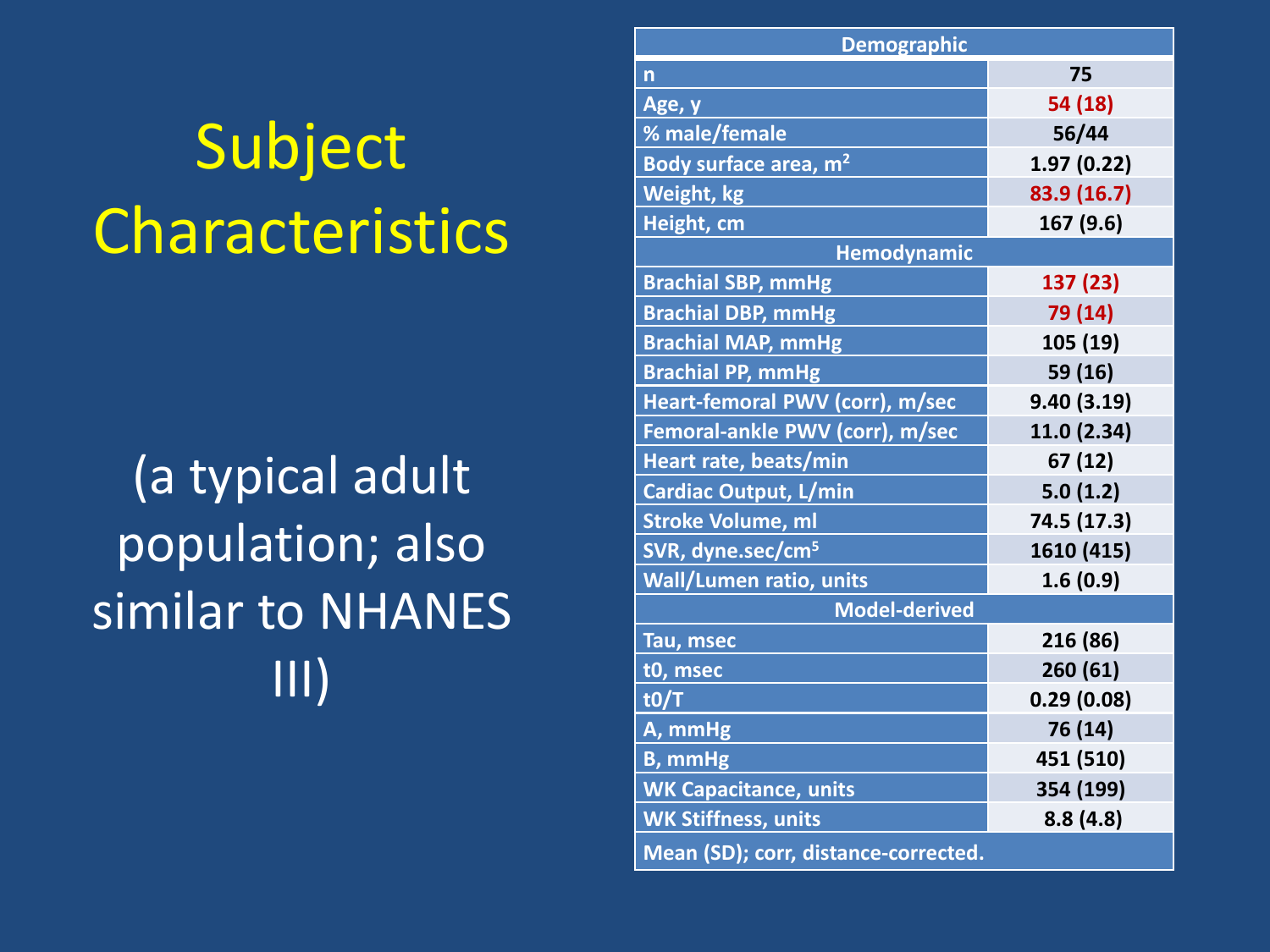### Correlations with stiffness indicators

|                                                        | <b>WK Stiffness</b> | <b>Regional arterial stiffness</b> |                           |  |
|--------------------------------------------------------|---------------------|------------------------------------|---------------------------|--|
| <b>Factor</b>                                          | (SVR/tau)           | Aorta<br>$(hfPWV^2)$               | <b>Leg</b><br>$(faPWV^2)$ |  |
| tau                                                    |                     | $-0.05$                            | $-0.1$                    |  |
| t0                                                     | $0.48**$            | $-0.18$                            | $-0.21$                   |  |
| t0/T                                                   | $0.50**$            | $-0.23*$                           | $-0.26*$                  |  |
| <b>Age</b>                                             | $-0.06$             | $0.65***$                          | $0.53***$                 |  |
| <b>SBP</b>                                             | $-0.01$             | $0.65***$                          | $0.54***$                 |  |
| <b>MAP</b>                                             | 0.06                | $0.53***$                          | $0.42*$                   |  |
| <b>PP</b>                                              | $-0.07$             | $0.61***$                          | $0.52**$                  |  |
| W/L                                                    | 0.20                | $0.75***$                          | $0.69**$                  |  |
| Pearson correlation coefficients;* p<0.05, ** p<0.001. |                     |                                    |                           |  |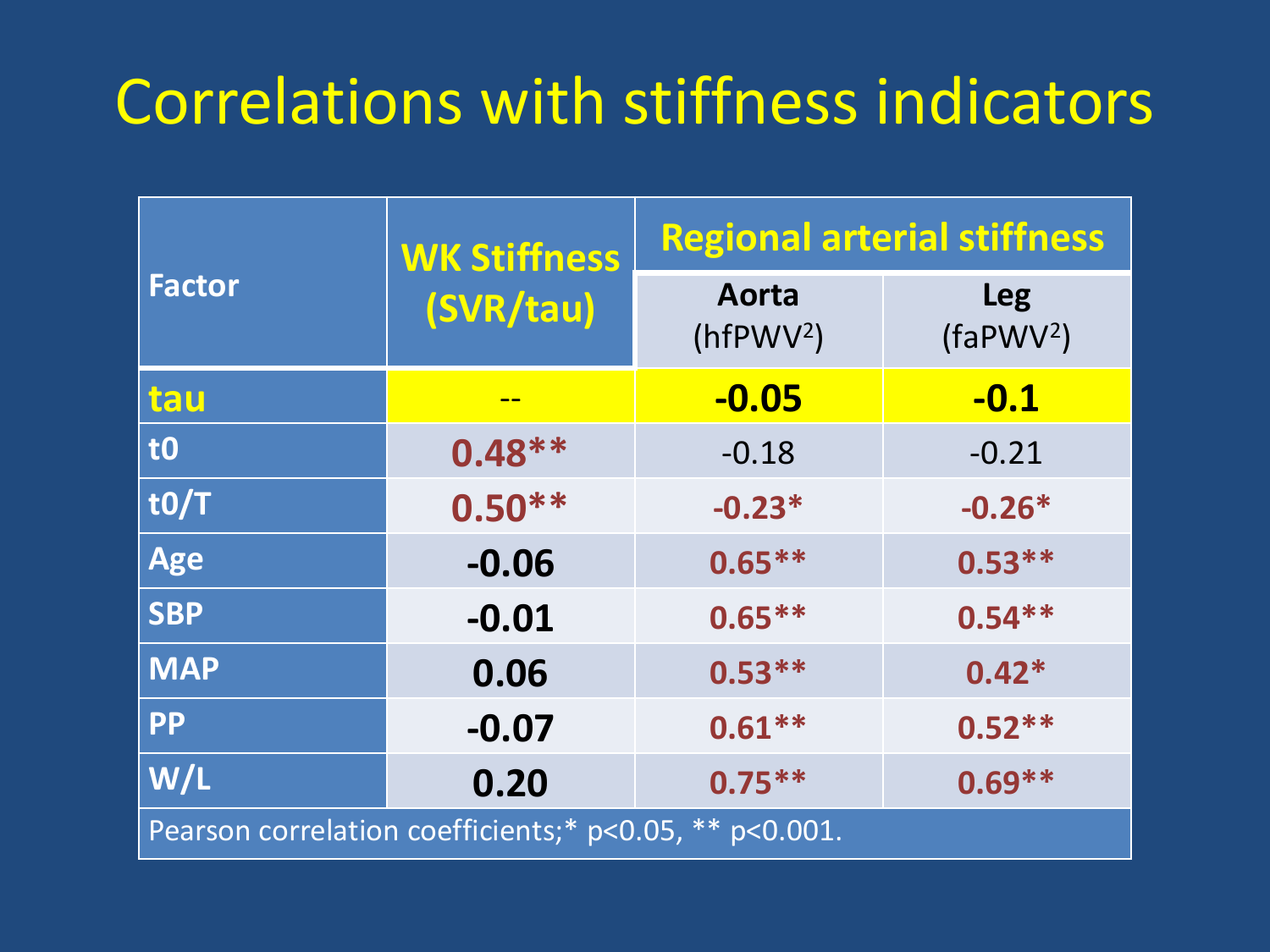### Multilinear regression models

| <b>Model number</b>                                                |                |                |                |                |                       |                |
|--------------------------------------------------------------------|----------------|----------------|----------------|----------------|-----------------------|----------------|
| <b>Factor</b>                                                      | $\mathbf{1}$   | $\overline{2}$ | 3              | 4              | 5                     | 6              |
| $\mathbf{1}$                                                       | <b>AGE</b>     | <b>AGE</b>     | <b>AGE</b>     | <b>AGE</b>     | <b>AGE</b>            | <b>AGE</b>     |
| $\overline{2}$                                                     | <b>HEIGHT</b>  | <b>HEIGHT</b>  | <b>HEIGHT</b>  | <b>HEIGHT</b>  | <b>HEIGHT</b>         | <b>HEIGHT</b>  |
| 3                                                                  | <b>SV</b>      | <b>SV</b>      | <b>SV</b>      | <b>SV</b>      | <b>SV</b>             | <b>SV</b>      |
| $\overline{\mathbf{4}}$                                            | <b>BMI</b>     | <b>BMI</b>     | <b>BMI</b>     | <b>BMI</b>     | <b>BMI</b>            | <b>BMI</b>     |
| 5                                                                  | <b>HR</b>      | <b>HR</b>      | <b>HR</b>      | <b>HR</b>      | <b>HR</b>             | <b>HR</b>      |
| 6                                                                  | <b>SEX</b>     | <b>SEX</b>     | <b>SEX</b>     | <b>SEX</b>     | <b>SEX</b>            | <b>SEX</b>     |
| 7                                                                  | W/L            | W/L            | W/L            | W/L            | W/L                   | W/L            |
| 8                                                                  | <b>DBP</b>     | <b>DBP</b>     | <b>MAP</b>     | <b>DBP</b>     | <b>SBP</b>            | <b>PP</b>      |
| 9                                                                  | T <sub>0</sub> | T <sub>0</sub> | T <sub>0</sub> | T <sub>0</sub> | T <sub>0</sub>        | T <sub>0</sub> |
| <b>10</b>                                                          | hfPWV2         | faPWV2         |                |                |                       |                |
| <b>11</b>                                                          | <b>SVR</b>     | <b>SVR</b>     | <b>SVR</b>     | <b>SVR</b>     | <b>SVR</b>            | <b>SVR</b>     |
| <b>Model correlation coefficients and statistical significance</b> |                |                |                |                |                       |                |
|                                                                    | $r = 0.81$     | $r = 0.81$     | $r = 0.81$     | $r = 0.81$     | $r = 0.81$            | $r = 0.82$     |
|                                                                    | $p< 10^{-6}$   | $p10-6$        | $p < 10^{-6}$  | $p< 10^{-6}$   | $p<$ 10 <sup>-6</sup> | $p < 10^{-6}$  |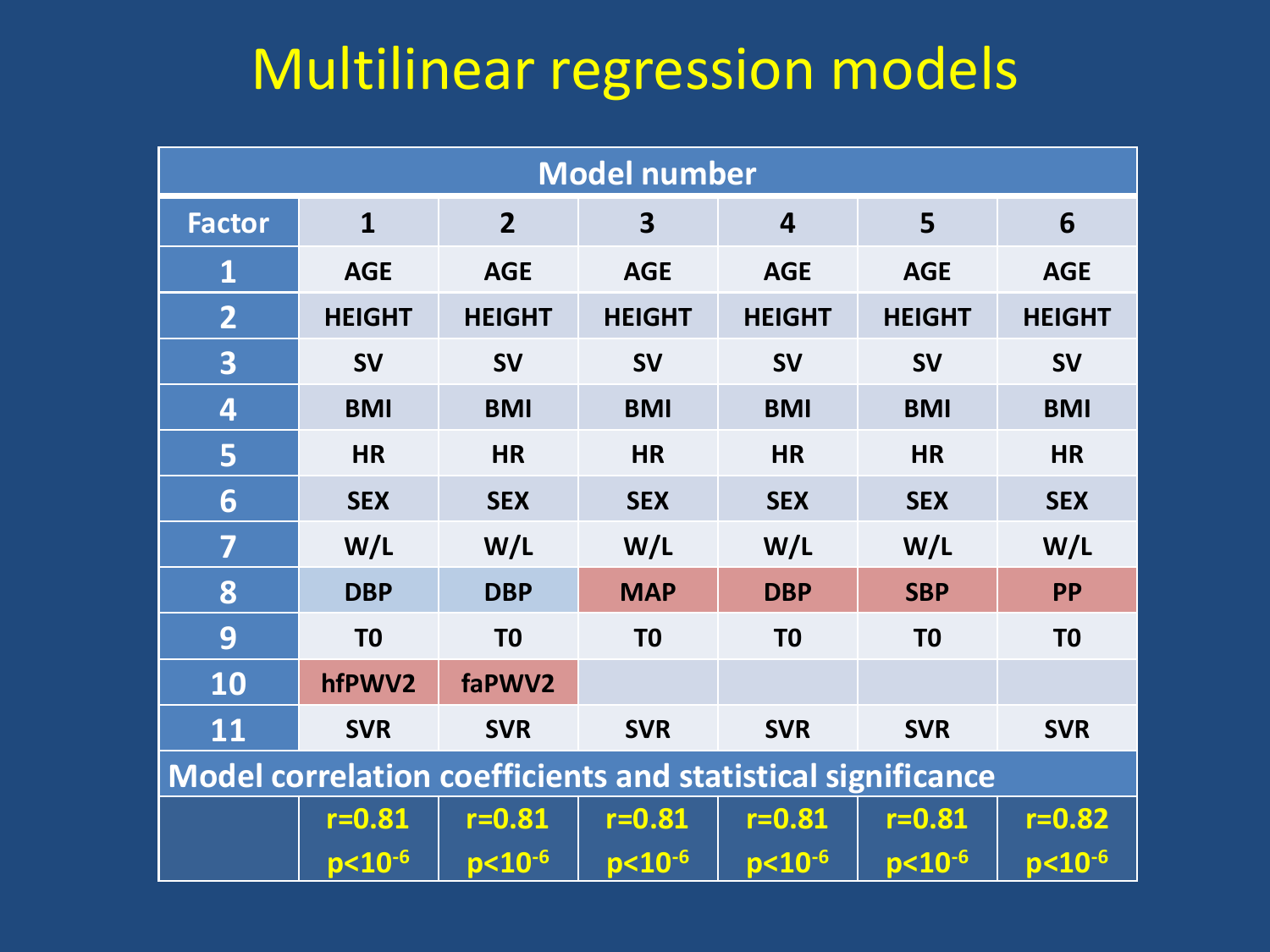**Factors contributing independently to WK stiffness (all models included):**

| W/L             | $p = 0.013$   |
|-----------------|---------------|
| HR              | $p < 10^{-5}$ |
| <b>Constant</b> | $p < 10^{-6}$ |
| t0              | $p < 10^{-6}$ |
| <b>SVR</b>      | $p < 10^{-6}$ |